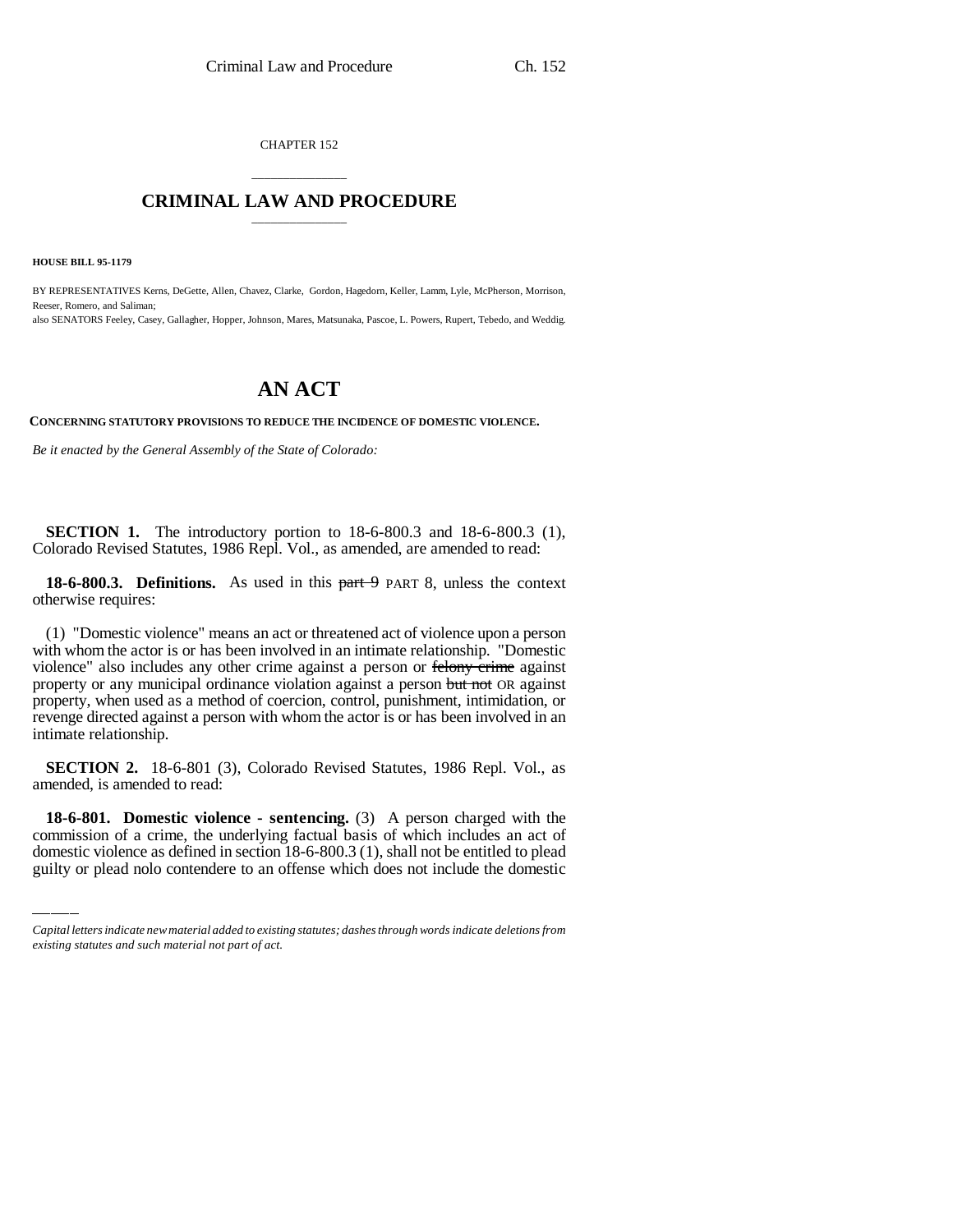## Ch. 152 Criminal Law and Procedure

violence designation required in section 16-21-103, C.R.S., unless the prosecuting attorney makes a good faith representation on the record that such attorney would not be able to establish A PRIMA FACIE CASE that the person and the alleged victim were currently or formerly involved in an intimate relationship if the defendant were brought to trial on the original domestic violence offense and upon such a finding by the court. The prosecuting attorney's record and the court's findings shall specify the relationship in the alleged domestic violence case which the prosecuting attorney is not able to prove beyond a reasonable doubt and the reasons therefor. Under no circumstances shall the court waive or approve of a waiver of a finding of domestic violence NO COURT SHALL ACCEPT A PLEA OF GUILTY OR NOLO CONTENDERE TO AN OFFENSE WHICH DOES NOT INCLUDE THE DOMESTIC VIOLENCE DESIGNATION REQUIRED IN SECTION 16-21-103, C.R.S., when the facts of the case indicate such a THAT THE UNDERLYING FACTUAL basis INCLUDES AN ACT OF DOMESTIC VIOLENCE AS DEFINED IN SECTION 18-6-800.3 (1) UNLESS THERE IS A GOOD FAITH REPRESENTATION BY THE PROSECUTING ATTORNEY THAT HE OR SHE WOULD BE UNABLE TO ESTABLISH A PRIMA FACIE CASE IF THE DEFENDANT WERE BROUGHT TO TRIAL ON THE ORIGINAL OFFENSE.

**SECTION 3.** 18-6-803.5 (1), (2), and (3) (d), Colorado Revised Statutes, 1986 Repl. Vol., as amended, are amended to read:

**18-6-803.5. Crime of violation of a restraining order - penalty - peace officers' duties.** (1) A person commits the crime of violation of a restraining order if such person contacts, harasses, injures, intimidates, molests, threatens, or touches any protected person or enters or remains on premises or comes within a specified distance of a protected person or premises, and such conduct is prohibited by a restraining order, after such person has been personally served with any such order OR OTHERWISE HAS ACQUIRED FROM THE COURT ACTUAL KNOWLEDGE OF THE CONTENTS OF ANY SUCH ORDER.

(2) (a) Violation of a restraining order is a class 2 misdemeanor; except that, if the restrained person has previously been convicted of violating this section or a former version of this section or an analogous municipal ordinance, or if the restraining order is issued pursuant to section 18-1-1001, the violation is a class 1 misdemeanor.

(b) A prior conviction need not be pled or proven at trial. The existence of a prior conviction shall be a matter for the court to determine at sentencing. The existence of a prior conviction is established by a certified copy of a judgment of conviction from the court in which the conviction occurred.

(c) Nothing in this section shall preclude the ability of a municipality to enact concurrent ordinances. Any sentence imposed for a violation of this section shall run consecutively and not concurrently with any sentence imposed for any crime which gave rise to the issuing of the restraining order.

(3) (d) The arrest and detention of a restrained person is governed by applicable constitutional and applicable state rules of criminal procedure. The restrained person shall be taken to the nearest jail or detention facility utilized by the peace officer. This paragraph (d) shall not be construed to limit the discretion of the jail or detention facility staff concerning the management of overcrowding. THE ARRESTED PERSON SHALL BE REMOVED FROM THE SCENE OF THE ARREST AND SHALL BE TAKEN TO THE PEACE OFFICER'S STATION FOR BOOKING, WHEREUPON THE ARRESTED PERSON MAY BE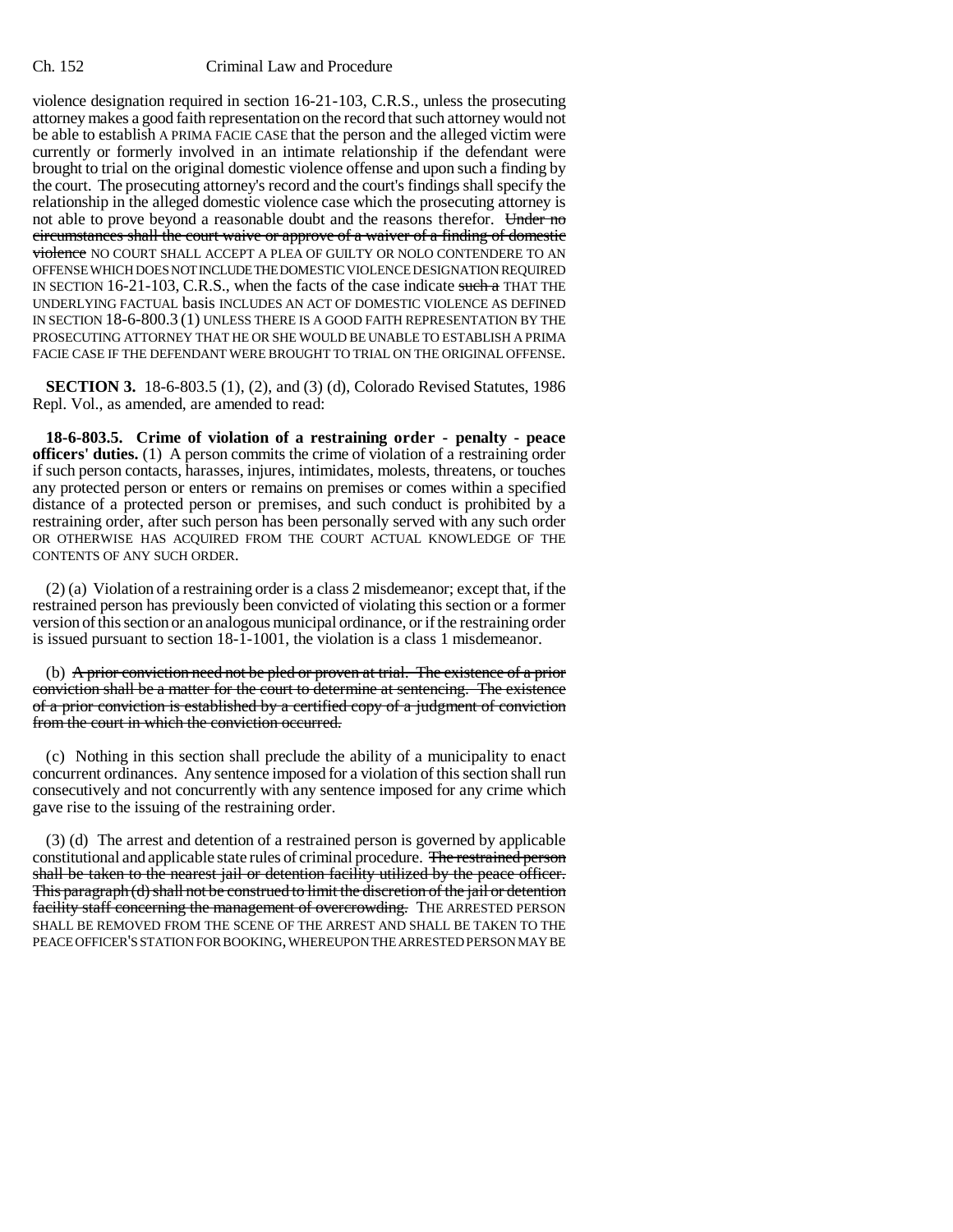Criminal Law and Procedure Ch. 152

HELD OR RELEASED IN ACCORDANCE WITH THE ADOPTED BONDING SCHEDULES FOR THE JURISDICTION IN WHICH THE ARREST IS MADE. The prosecuting attorney LAW ENFORCEMENT AGENCY OR ANY OTHER LOCALLY DESIGNATED AGENCY shall make all reasonable efforts to contact the protected party upon the arrest of the restrained person. and THE PROSECUTING ATTORNEY shall present the investigative reports and criminal history of the restrained person to the court at the time of the first appearance of the restrained person before the court.

**SECTION 4.** 18-6-803.6 (1), Colorado Revised Statutes, 1986 Repl. Vol., as amended, is amended to read:

**18-6-803.6. Duties of peace officers and prosecuting agencies - preservation of evidence.** (1) When a peace officer determines that there is probable cause to believe that a crime or offense involving domestic violence, as defined in section 18-6-800.3 (1), has been committed, the officer shall, without undue delay, arrest the person suspected of its commission and charge the person with the appropriate crime or offense. THE ARRESTED PERSON SHALL BE REMOVED FROM THE SCENE OF THE ARREST AND SHALL BE TAKEN TO THE PEACE OFFICER'S STATION FOR BOOKING, WHEREUPON THE ARRESTED PERSON MAY BE HELD OR RELEASED IN ACCORDANCE WITH THE ADOPTED BONDING SCHEDULES FOR THE JURISDICTION IN WHICH THE ARREST IS MADE.

**SECTION 5.** 14-4-102 (14), Colorado Revised Statutes, 1987 Repl. Vol., as amended, is amended to read:

**14-4-102. Restraining orders to prevent domestic abuse.** (14) This section shall not apply to any claim of domestic abuse against an unemancipated minor A JUVENILE. Such claims shall be addressed by the juvenile court pursuant to the "Colorado Children's Code", title 19, SECTION 19-2-403, C.R.S.

**SECTION 6.** 19-2-403 (1), Colorado Revised Statutes, 1986 Repl. Vol., as amended, is amended to read:

**19-2-403. Restraining order against juvenile.** (1) (a) There is hereby created a mandatory restraining order against any juvenile charged with the commission of a delinquent act, which order shall remain in effect from the time that the juvenile is advised of such juvenile's rights and informed of such order at such juvenile's first appearance before the court until final disposition of the action or, in the case of an appeal, until disposition of the appeal. Such order shall restrain the juvenile from harassing, molesting, intimidating, retaliating against, or tampering with any witness to or victim of the delinquent act charged.

(b) A RESTRAINING ORDER TO PREVENT DOMESTIC ABUSE, AS DEFINED IN SECTION 14-4-101 (2), C.R.S., MAY BE ISSUED PURSUANT TO THIS SECTION AGAINST ANY JUVENILE BASED UPON THE STANDARDS SET FORTH IN SECTION 14-4-102 (4), C.R.S.

(c) The restraining order issued pursuant to this section shall be on a standardized form prescribed by the judicial department, and a copy shall be provided to the protected parties.

**SECTION 7.** Article 4 of title 14, Colorado Revised Statutes, 1987 Repl. Vol.,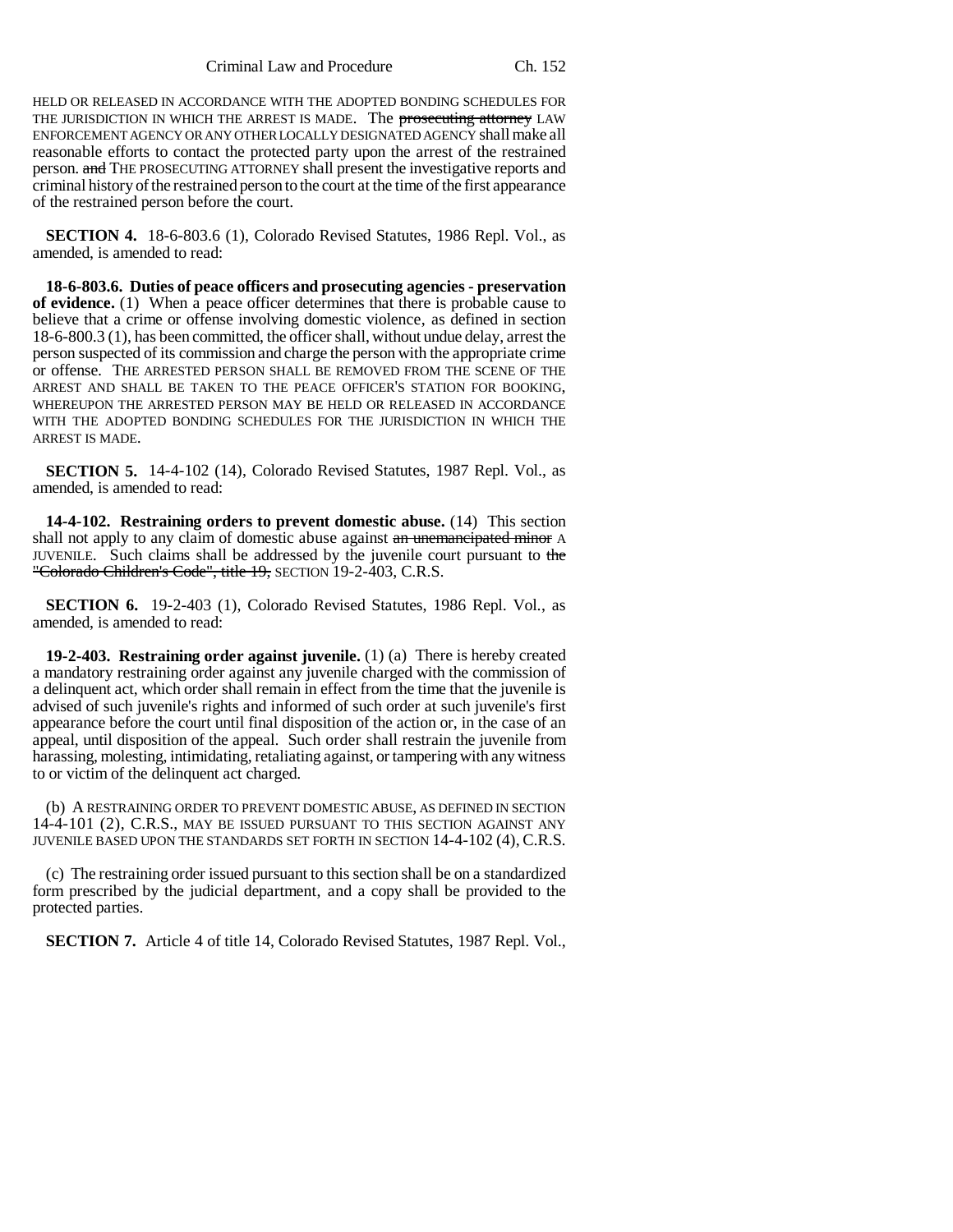as amended, is amended BY THE ADDITION OF A NEW SECTION to read:

**14-4-106. Venue.** VENUE FOR FILING A COMPLAINT PURSUANT TO THIS ARTICLE IS PROPER IN ANY COUNTY WHERE THE ACTS CONSTITUTING DOMESTIC ABUSE THAT ARE THE SUBJECT OF THE COMPLAINT OCCUR, IN ANY COUNTY WHERE ONE OF THE PARTIES RESIDES, OR IN ANY COUNTY WHERE ONE OF THE PARTIES IS EMPLOYED. THIS REQUIREMENT FOR VENUE DOES NOT PROHIBIT THE CHANGE OF VENUE TO ANY OTHER COUNTY APPROPRIATE UNDER APPLICABLE LAW.

**SECTION 8.** 17-27.8-102 (1) (d), Colorado Revised Statutes, 1986 Repl. Vol., as amended, is amended to read:

**17-27.8-102. Authority of sentencing courts to utilize home detention programs.** (1) (d) An offender who has been convicted of a crime, the underlying factual basis of which was found by the court to include an act of domestic violence, as defined in section 18-6-800.3 (1), C.R.S., shall not be eligible for home detention IN THE HOME OF THE VICTIM pursuant to this article.

**SECTION 9.** 18-6-804, Colorado Revised Statutes, 1986 Repl. Vol., as amended, is repealed as follows:

## **18-6-804. Repeal of part.** This part 8 is repealed, effective July 1, 1995.

**SECTION 10.** Part 8 of article 6 of title 18, Colorado Revised Statutes, 1986 Repl. Vol., as amended, is amended BY THE ADDITION OF A NEW SECTION to read:

**18-6-805. Repeal of sections.** SECTIONS 18-6-802 AND 18-6-803 ARE REPEALED, EFFECTIVE JULY 1, 1998. PRIOR TO SUCH REPEAL, THE FUNCTIONS OF CERTIFYING AND SETTING STANDARDS FOR DOMESTIC VIOLENCE INTERVENTION PROGRAM PROVIDERS BY LOCAL BOARDS AND THE COMMISSION ON DOMESTIC VIOLENCE SHALL BE REVIEWED AS PROVIDED FOR IN SECTION 24-34-104,C.R.S. SUCH REVIEW SHALL BE MADE BY THE COMMITTEE WHICH CONDUCTS SUCH REVIEW PURSUANT TO SECTION 12-43-712, C.R.S.

**SECTION 11.** 24-34-104 (27), Colorado Revised Statutes, 1988 Repl. Vol., as amended, is amended BY THE ADDITION OF A NEW PARAGRAPH to read:

**24-34-104. General assembly review of regulatory agencies and functions for termination, continuation, or reestablishment.** (27) (e) THE FOLLOWING FUNCTION OF THE COMMISSION ON DOMESTIC VIOLENCE IN THE JUDICIAL DEPARTMENT SHALL TERMINATE ON JULY 1, 1998: THE FUNCTION OF CERTIFYING AND SETTING STANDARDS FOR DOMESTIC VIOLENCE INTERVENTION PROGRAM PROVIDERS IN ACCORDANCE WITH SECTIONS 18-6-802 AND 18-6-803, C.R.S.

**SECTION 12. Effective date - applicability.** This act shall take effect July 1, 1995, and shall apply to orders entered on or after said date.